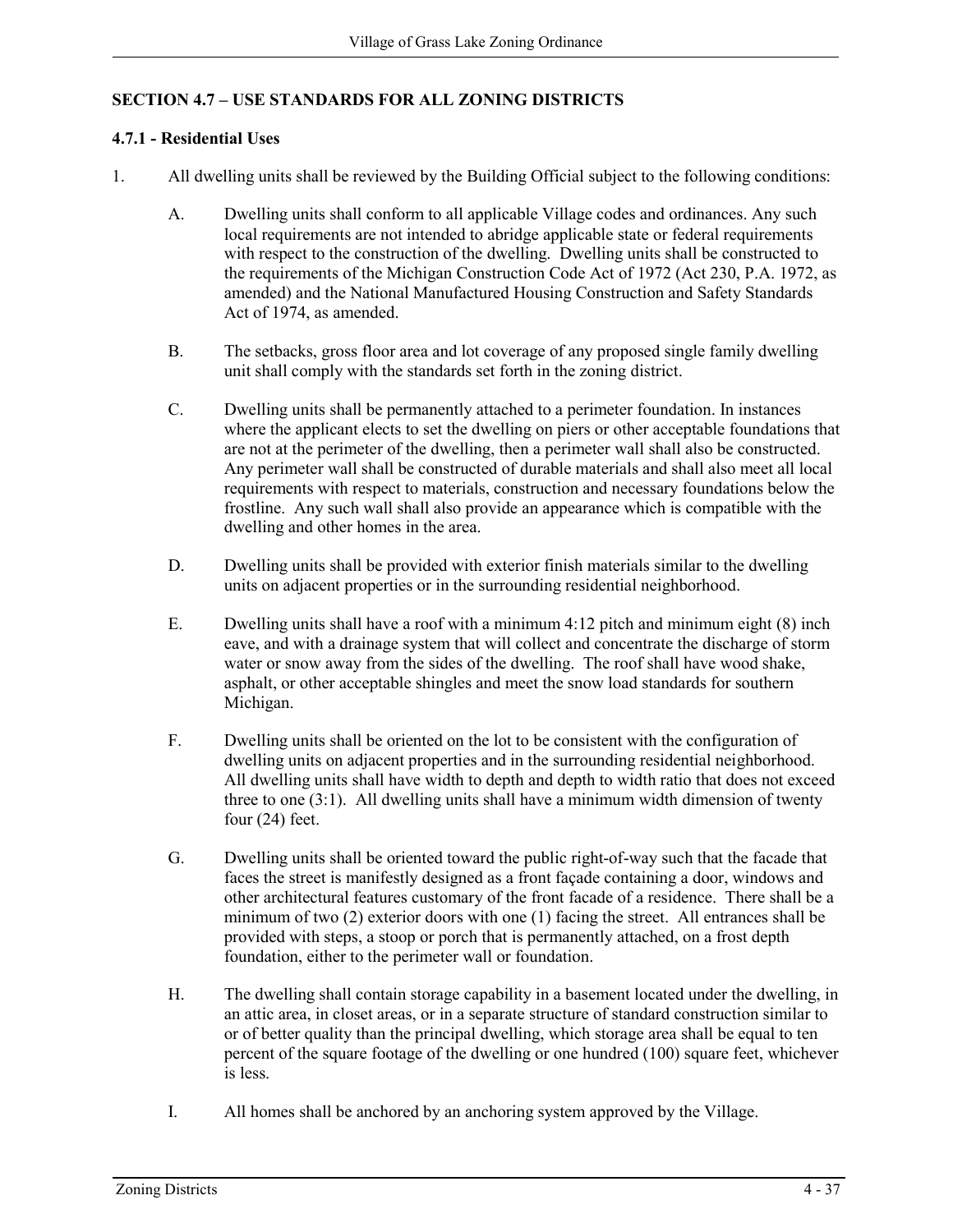- J. The Building Official may request a review by the Planning Commission of any dwelling unit with respect to items d, e and f above. The Planning Commission shall review the proposed dwelling at a hearing where notice of such hearing shall be provided to all occupants of dwellings within three hundred (300) feet of the lot to contain the proposed dwelling. The Building Official or Planning Commission shall not seek to discourage architectural variation, but shall seek to promote the reasonable compatibility of the character of dwelling units, thereby protecting the economic welfare and property value of surrounding residential uses and the Village at large. In reviewing any such proposed dwelling unit, the Building Official may require the applicant to furnish such plans, elevations and similar documentation as the Building Official deems necessary to permit a complete review and evaluation of the proposal. When comparing the proposed dwelling unit to similar types of dwelling areas, consideration shall be given to comparable types of homes within three hundred (300) feet. If the area within three hundred (300) feet does not contain any such homes, then the nearest twenty (20) similar type dwellings shall be considered.
- K. The provisions of this section shall not apply to manufactured homes situated in licensed manufactured housing parks. (Amended, effective May 20, 2009.)
- 2. Mobile home parks and subdivisions shall be subject to the following conditions:
	- A. Each mobile home approved for erection on a mobile home subdivision lot shall be mounted on a solid concrete apron no less than twelve (12) feet in width, seventy (70) feet in length and four (4) inches in thickness or a suitable foundation;
	- B. Lot areas where a mobile home is to be erected, altered, or used as a single-family dwelling shall contain not less than 10,000 square feet of lot area for each mobile home;
	- C. The minimum lot width shall be eighty (80) feet;
	- D. The maximum lot coverage shall not exceed thirty (30) percent;
	- E. Each mobile home in the subdivision shall have a front yard setback of at least thirty (30) feet;
	- F. Each mobile home in the subdivision shall have side yard setbacks of at least eight (8) feet;
	- G. Each mobile home in the subdivision shall have a rear yard setback of at least twenty (20) feet;
	- H. No building or structure, or part thereof, shall be erected to a height exceeding fifteen (15) feet;
	- I. All mobile homes to be erected and used in a mobile home subdivision shall contain a gross floor area of not less than eight-hundred forty (840) square feet.
- 3. Home businesses
	- A. Home businesses shall be conducted solely by persons residing at the residence and/or with the assistance of one person who does not reside on the premises.
	- B. All business activity shall take place within the interior of the dwelling or an accessory structure. There shall be no exterior storage of materials or equipment.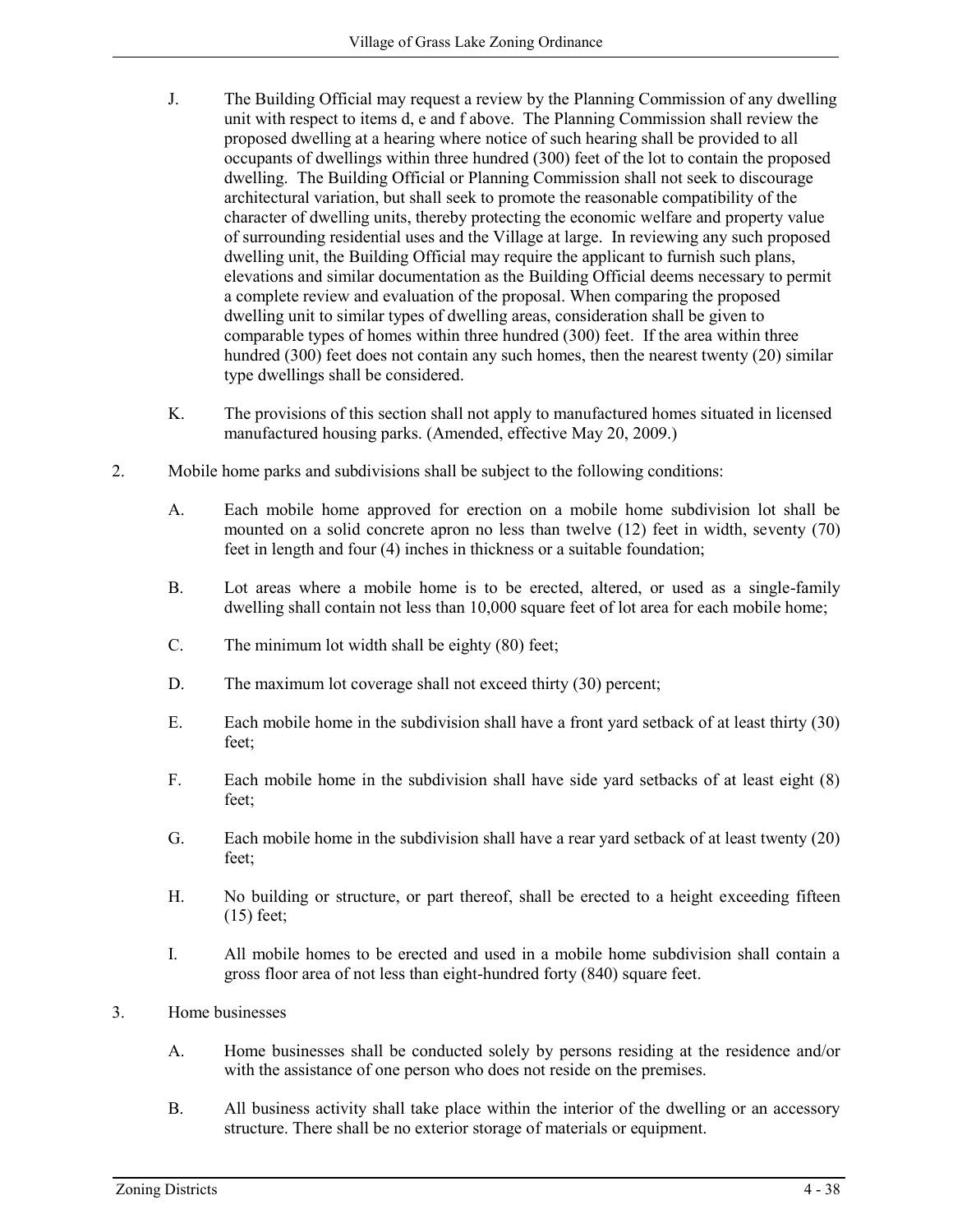- C. No alteration to the exterior of the residential dwelling, accessory building(s), or yard that alters the residential character of the premises is permitted. Only a personal driveway may be used and no parking lots can be created for use by the business.
- D. The home business shall not have the effect of increasing the land use intensity, including the volume of pedestrian or vehicular traffic beyond that normally generated by homes in a residential neighborhood.
- E. No article shall be sold or offered for sale on the premises except that which is prepared or produced by the home business.
- F. No equipment or process shall be used in a home business which generates noise, vibration, glare, fumes, odor or electrical interferences that create a nuisance to persons off the premises. This includes electrical devices which create visible or audible interferences with radio or television receivers or fluctuations in line voltages off the premises.
- G. No hazard of fire, explosion, radioactivity, or chemical contamination shall exist at any time.
- H. A home business shall be permitted one (1) sign as specified in Section 5.15.3.

# **4.7.2 - Retail and Services**

- 1. Drive-in or drive-thru businesses shall be subject to the following conditions:
	- A. The minimum lot area shall be 15,000 square feet;
	- B. The lot shall be located on a Major Street;
	- C. A use with an accessory drive-through window shall not be located within 300 feet of another use with a drive-through window or an auto service use.
	- D. Access to the site shall be provided as follows:
		- 1) Ingress and egress shall be provided from a Major Street and all local traffic movement shall be accommodated within the site so that entering and exiting vehicles will make normal and uncomplicated movements into or out of the public thoroughfare;
		- 2) All ingress and egress points shall be located no closer than one hundred fifty (150) feet from the intersection of any two (2) streets or highways;
		- 3) No driveway shall be located nearer than thirty (30) feet, as measured along the property line, to any other driveway providing access to or from the drive-in business;
		- 4) All driveways providing ingress or egress to a drive-in business shall be no more than thirty (30) feet wide at the property line; and
		- 5) No ingress or egress shall be so arranged that vehicles can enter or leave the area only by backing on or across any sidewalk or back into any street.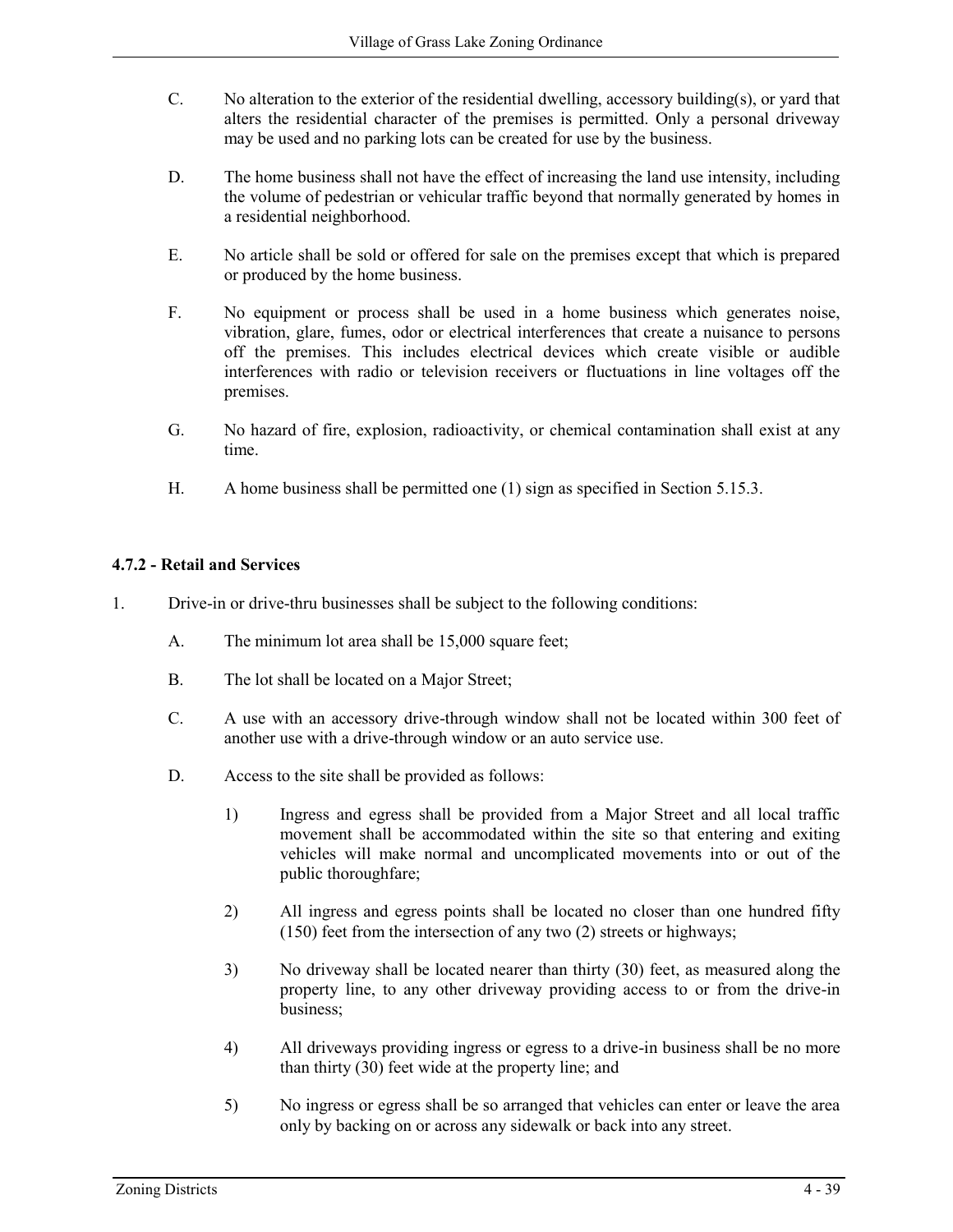- E. The parking and traffic circulation plan for the lot shall be submitted to the Village Street Administrator for review, and sufficient measures shall be taken to provide for one-way traffic flow where recommended;
- F. Where the lot abuts a residential district, a buffer strip shall be provided in accordance with the applicable district in the form-based code regulations;
- G. All waste disposal areas including containers shall be screened with an obscuring wood or masonry wall from abutting residential properties and public streets;
- H. All such uses must be shown to have received appropriate approvals by the Jackson County Health Department;
- I. Drive-in theaters shall be enclosed for their full periphery with a solid screen fence at least six (6) feet in height. Fences shall be of sound construction, painted, or otherwise finished neatly and inconspicuously; and
- J. All fenced-in areas shall be set back at least one hundred (100) feet from any front street or property line. (Amended, effective May 20, 2009.)
- 2. Building supplies sales, lumber yard, garden and lawn supply store and other similar retail uses with outdoor storage; machinery sales, farm or industrial; and feed and fertilizer, sales and storage shall be subject to the following conditions:
	- A. A five (5) foot tall ornamental fence or wall shall be constructed along the rear and sides of the lot, capable of keeping debris from blowing off the premises.
	- B. Storage areas shall be hard-surfaced or constructed of a substitute acceptable to the planning commission, except the planning commission may allow a gravel surface where dust control measures are utilized.
	- C. Storage or materials display areas shall meet all the yard setback requirements applicable to buildings in the district.
	- D. No banners, pennants, flags, streamers, or other attention-getting devices shall be permitted.
	- E. Outdoor speakers shall be prohibited. (Amended, effective May 20, 2009.)
- 3. Kennels shall be subject to the following conditions:
	- A. The applicant will demonstrate that the kennel complies with the Animal Control and Protection Ordinance, County of Jackson, Michigan Ordinance No. 1.
	- B. Applicant will submit a signed statement acknowledging receipt, and understanding of, a copy of the Village of Grass Lake General Ordinance Chapter 3, Animals, and Chapter 8, Nuisances.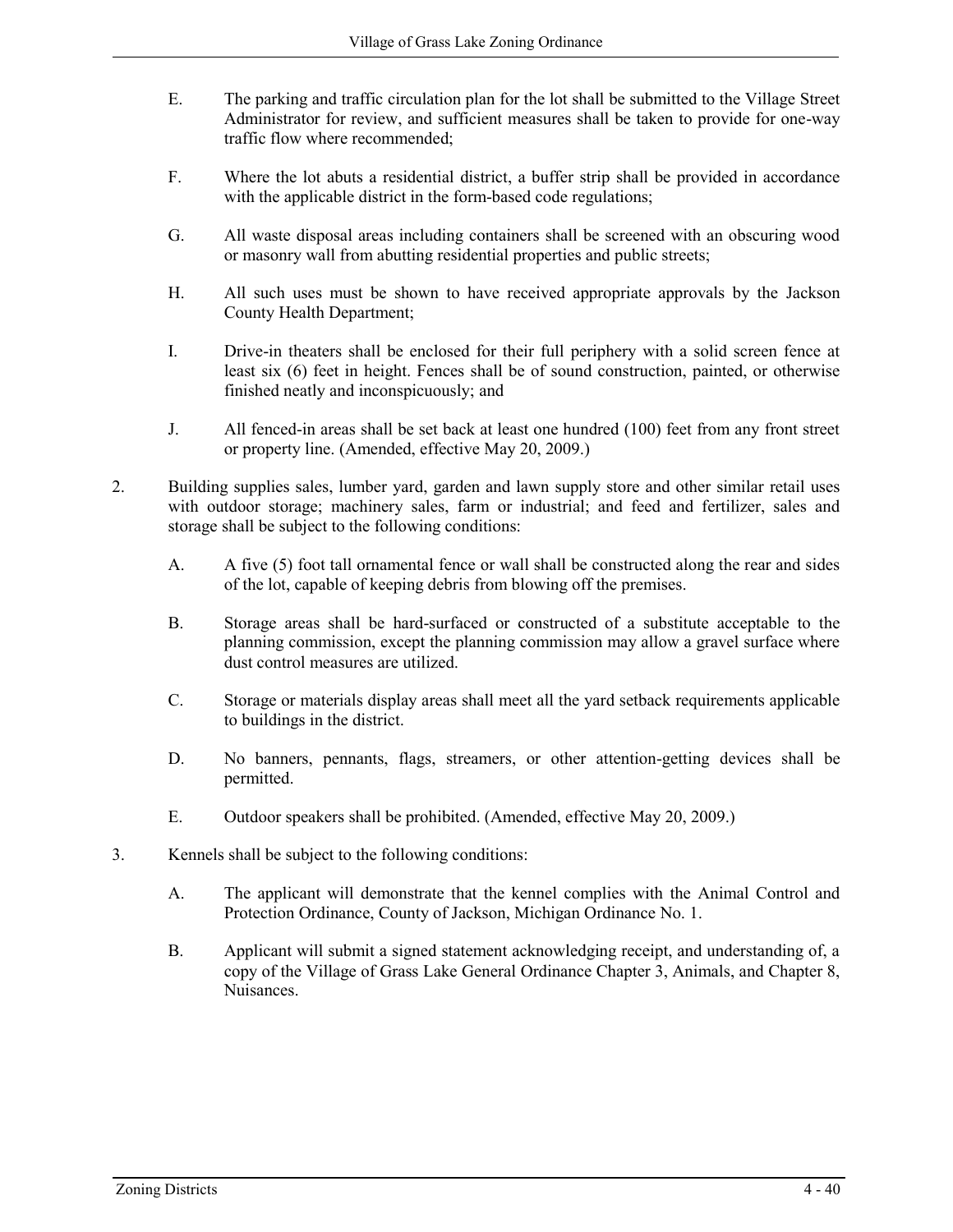#### **4.7.3 - Auto Services**

- 1. Automobile service stations, carwashes, major vehicle repair and minor automobile or recreational vehicle maintenance and storage facilities shall be subject to the following conditions:
	- A. The minimum lot area is ten thousand (10,000) square feet;
	- B. The minimum street frontage is one hundred (100) feet;
	- C. An auto service use shall not be located within 300 feet of another auto service use or a use with a drive-through window.
	- D. Ingress and egress to any outdoor sales area shall be at least sixty (60) feet from the intersection of two streets; and
	- E. Exterior lighting shall be hooded or shielded so as to be deflected away from adjacent property in accordance with section 4.3.6.7.
	- F. All repair shall be conducted within a completely enclosed building.
	- G. Storage of vehicles awaiting repair shall be limited to no more than five (5) such vehicles for each repair bay. In no case shall vehicles be stored for a period in excess of fifteen (15) days. Storage of wrecked or partially dismantled vehicles shall only be permitted within a building or a storage area that is located in the side or rear yard and screened on all sides by a minimum six (6) foot tall wall.
	- H. There shall be no outdoor storage or display of vehicle components, parts, supplies, or equipment. (Amended, effective May 20, 2009.)

#### **4.7.4 - Lodging and Restaurants**

- 1. Bed and breakfast establishments and tourist homes shall be subject to the following conditions:
	- A. The bed and breakfast establishment shall be owner-occupied;
	- B. Food service licenses from the Jackson County Health Department are required;
	- C. No separate cooking facilities for individual rooms are allowed;
	- D. Adequate sanitary and bath facilities are provided; and
	- E. Adequate parking shall be provided according to Section 5.4.7 (Schedule of Off-Street Parking Spaces).
- 2. Hotels and motels shall be subject to the following conditions:
	- A. A swimming pool, tennis court, or similar recreational activity may be established in conjunction with the hotel or motel providing that no charge is made for its use;
	- B. A hotel or motel shall not be located within three hundred (300) feet from any adjacent residential district;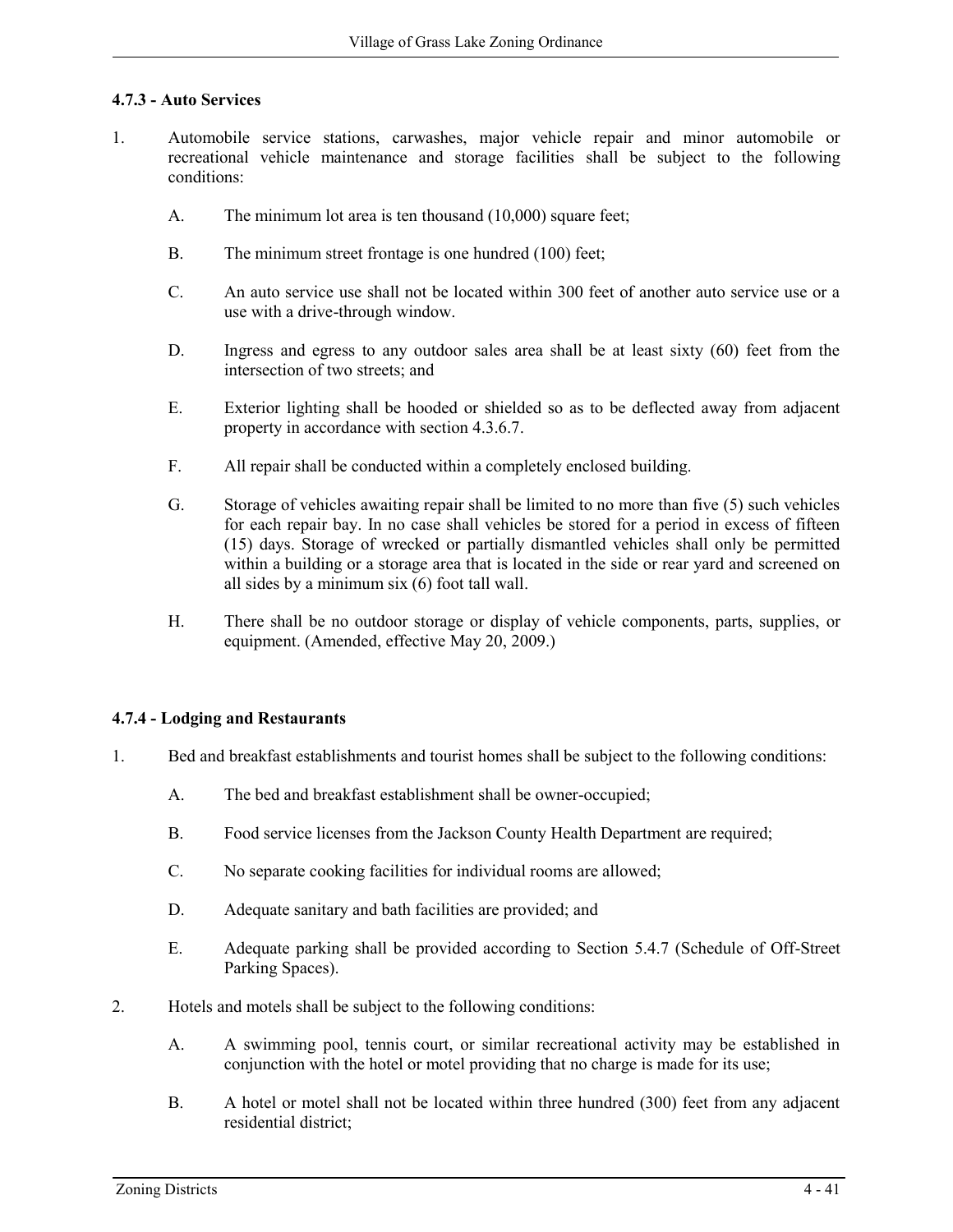- C. Access should be provided so as not to conflict with adjacent businesses or adversely affect traffic flow;
- D. Each unit shall contain not less than two-hundred fifty (250) square feet of floor area;
- E. The property must abut a Major Street and provide access to this Major Street; and
- F. No kitchen or cooking facilities are to be provided, with the exception of units for the use of the caretaker or manager.
- 3. Restaurants with outdoor seating shall be subject to the following conditions:
	- A. The seating area shall be delineated with railings or ornamental walls that are a minimum of three (3) feet tall.
	- B. If located in front yard of the building, pedestrian circulation and access to the building entrance and along the sidewalk shall not be impaired, with a minimum five (5) foot wide unobstructed pedestrian pathway maintained.
	- C. The seating area shall be kept free of debris and litter.
	- D. Outdoor amplification shall be prohibited.
	- E. Additional signage shall not be permitted.
	- F. Any area used for the outdoor preparation of food or beverages shall be approved by the Planning Commission and the Health Department. The preparation area shall be integrated into the site and located to not impact adjacent uses.
	- G. Confirmation of appropriate liquor licenses shall be submitted to the Village, if proposed. (Amended, effective May 20, 2009.)
- 4. Drive-Through and Drive-In Restaurants: See 4.7.2.1.

# **4.7.5 - Office and Financial**

1. Radio and television studios on the condition that all broadcasting antennas or towers are set back one (1) foot for every foot that tower exceeds the height limitation of the district.

# **4.7.6 - Medical and Care Facilities**

- 1. Child care centers shall be subject to the following conditions:
	- A. There shall be provided and maintained a minimum of two-hundred (200) square feet of outdoor play area for each child or student, and;
	- B. A minimum of five thousand (5,000) square feet of fenced outdoor play area shall be provided; and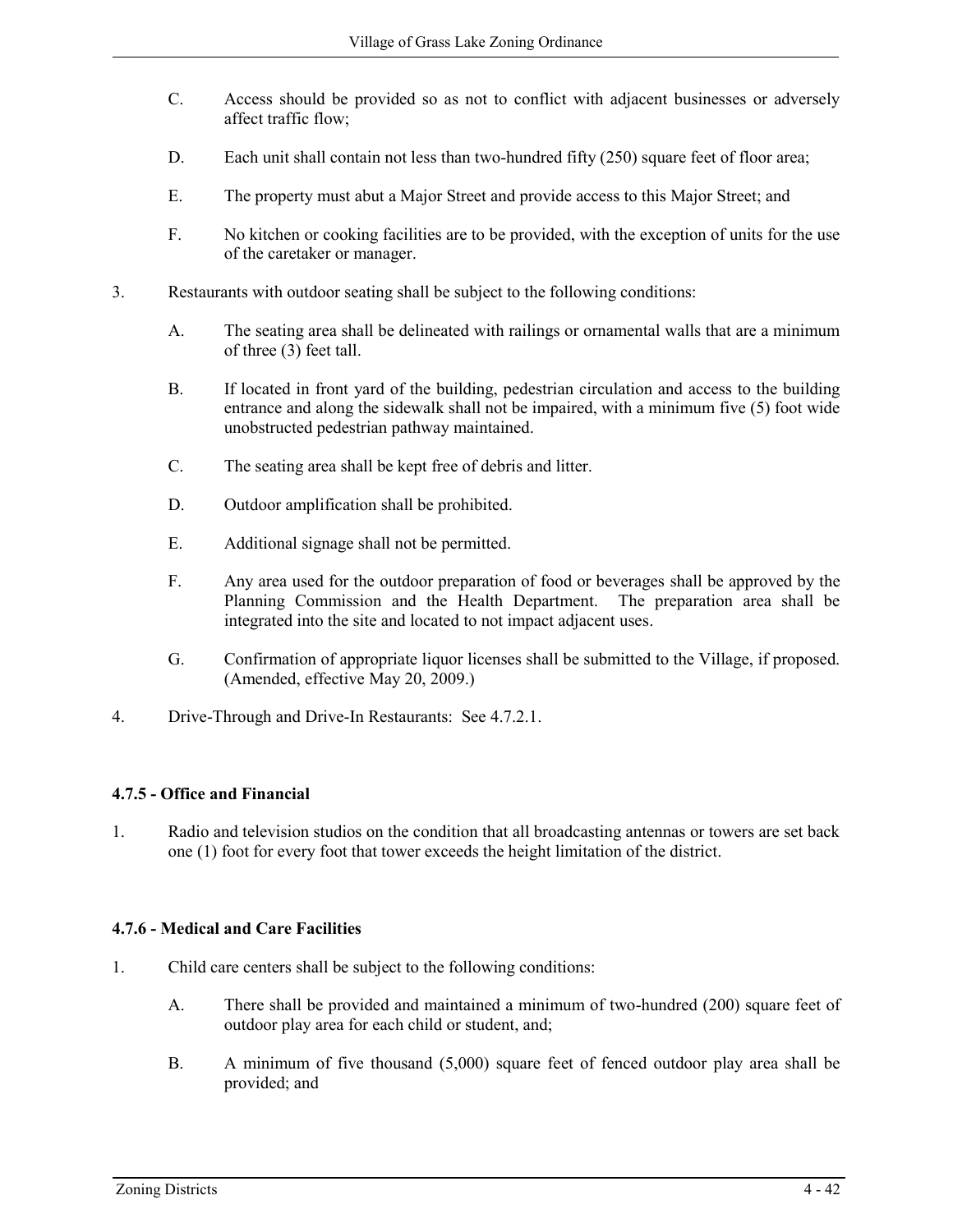- C. The maximum licensed capacity for a child care center in the R-1, R-2, LS, CM, MA and WS districts is 25 children. (Amended, effective May 20, 2009.)
- 2. Group child day care homes shall be subject to the following conditions:
	- A. This activity must take place in a single-family home; and
	- B. The lot must be a minimum of seven-thousand five-hundred (7,500) square feet.
- 3. Funeral homes and mortuaries shall be subject to the following conditions:
	- A. Adequate assembly area shall be provided off-street for vehicles to be used in the funeral procession provided further that such assembly area shall be provided in addition to any off-street parking area;
	- B. A landscaped, maintained transition strip of fifteen (15) feet in width shall be provided on the side and rear yards and said strip of twenty (20) feet in width shall be provided in the front yard; and
	- C. A caretaker's residence may be provided within the main building of the funeral home.
- 4. Hospitals, convalescent homes, nursing homes, orphanages, sanitariums, and charitable institutions for human care shall be subject to the following conditions:
	- A. All such institutions shall be developed only on sites consisting of at least ten (10) acres in area or 1,500 square feet per bed, whichever is greater;
	- B. The proposed site shall have at least one property line abutting a Major Street. All ingress and egress to the off-street parking area, for guests, employees, staff as well as other uses of the facilities, shall be directly on said Major Street;
	- C. In the event one or more boundaries of the proposed site lies opposite or contiguous to a residential district, the minimum distances between any hospital structure or accessory use and the residential district boundary shall be at least one hundred (100) feet for buildings containing two stories or more;
	- D. The minimum distance from any street line shall be not less than forty (40) feet for buildings containing two stories or less, while buildings above two stories shall be set back an additional one foot for every five feet of height above two stories;
	- E. The minimum distance from any non-residential lot line shall not be less than twenty-five (25) feet. Ambulance and delivery areas shall be obscured from all residential view with a wall six (6) feet in height; and
	- F. Noise producing activities, such as ambulance and delivery areas shall be located not less than five hundred (500) feet from any residential area.

# **4.7.7 – Recreation and Entertainment**

1. Adult uses shall be subject to the following conditions: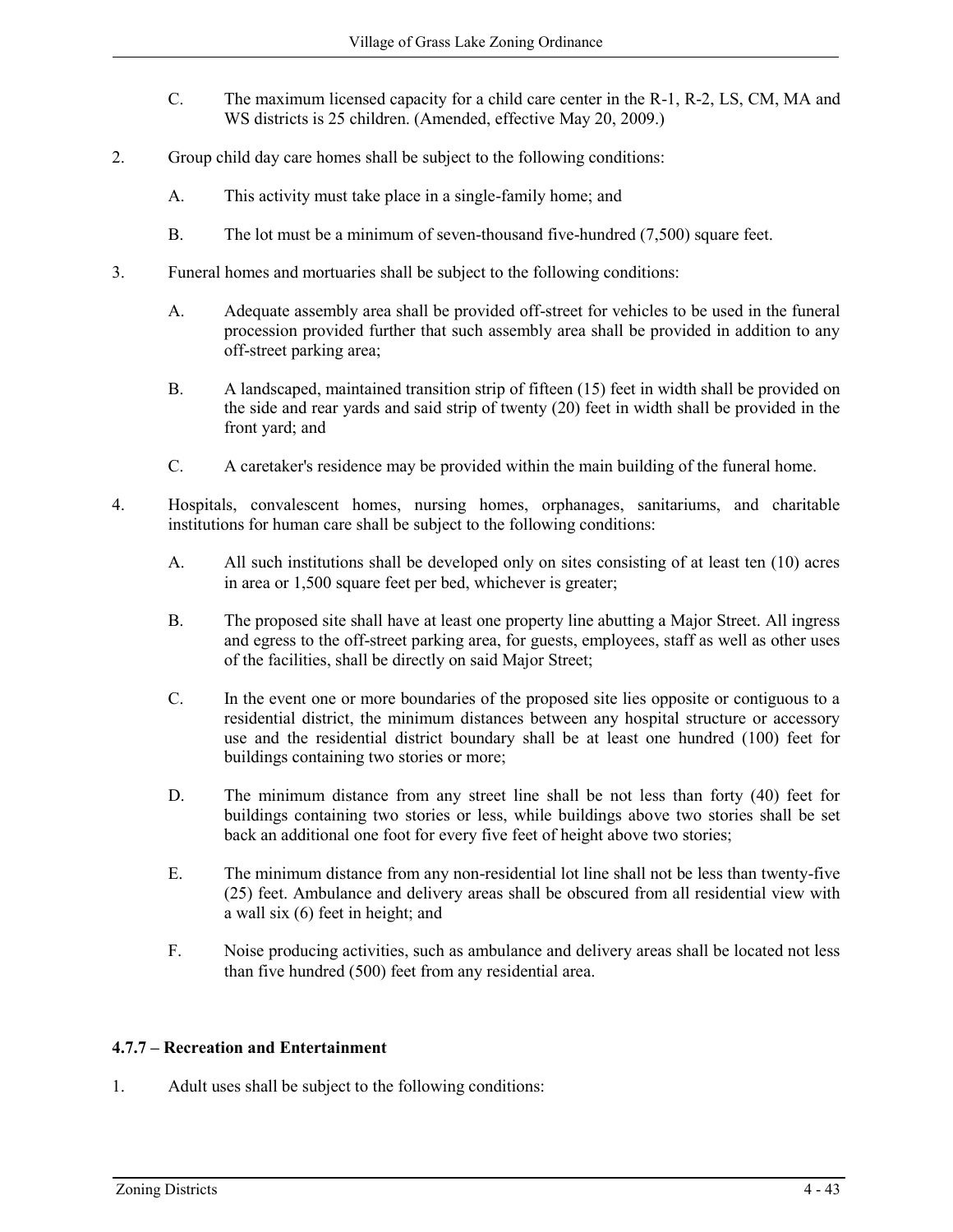- A. No such use shall be located nearer than five hundred (500) feet from any residence, church, school, or park;
- B. No such use shall be located nearer than five hundred (500) feet from any other adult use; and
- C. The use shall not result in blight nor an adverse affect on health, safety, welfare, or morals of the citizenry of the Village.
- 2. Bowling alleys, skating rinks, dance clubs, exercise clubs, amusement arcades, and similar uses shall be subject to the condition that they are placed a minimum of one hundred (100) feet from any residentially zoned district.
- 3. Golf courses and accessory uses customarily associated with such use shall be subject to the condition that a fifty (50) foot buffer strip is placed around the periphery, or any portion, of the golf course.

# **4.7.8 - Civic**

- 1. Churches, synagogues, and temples shall be subject to the following:
	- A. A landscaped, maintained transition strip of fifteen (15) feet in width shall be provided on the side and rear and twenty (20) in width in the front yard.
	- B. Such uses in the R-1, R-2, LS, CM, MA and WS district must also adhere to the following:
		- 1) A minimum lot area of one (1) acre is required;
		- 2) A minimum lot width of one-hundred fifty (150) feet is required; and
		- 3) All structures shall be set back a minimum of fifty (50) feet from any lot line. (Amended, effective May 20, 2009.)
- 2. Elementary schools shall be subject to the following conditions:
	- A. There shall be provided and maintained a minimum of one-hundred fifty (150) square feet of outdoor play area for each child or student; and
	- B. A minimum of five thousand (5,000) square feet of outdoor play area shall be provided.
- 3. Communications towers shall be subject to the following conditions:
	- A. The following site and development requirements shall apply:
		- 1) The appropriateness of guy wires shall be considered when the property abuts a residential zoning district or use.
		- 2) The base of the tower and guy wire supports (if any) shall be fenced with a minimum six (6) foot high fence.
	- B. The following special performance standards shall apply to communications towers: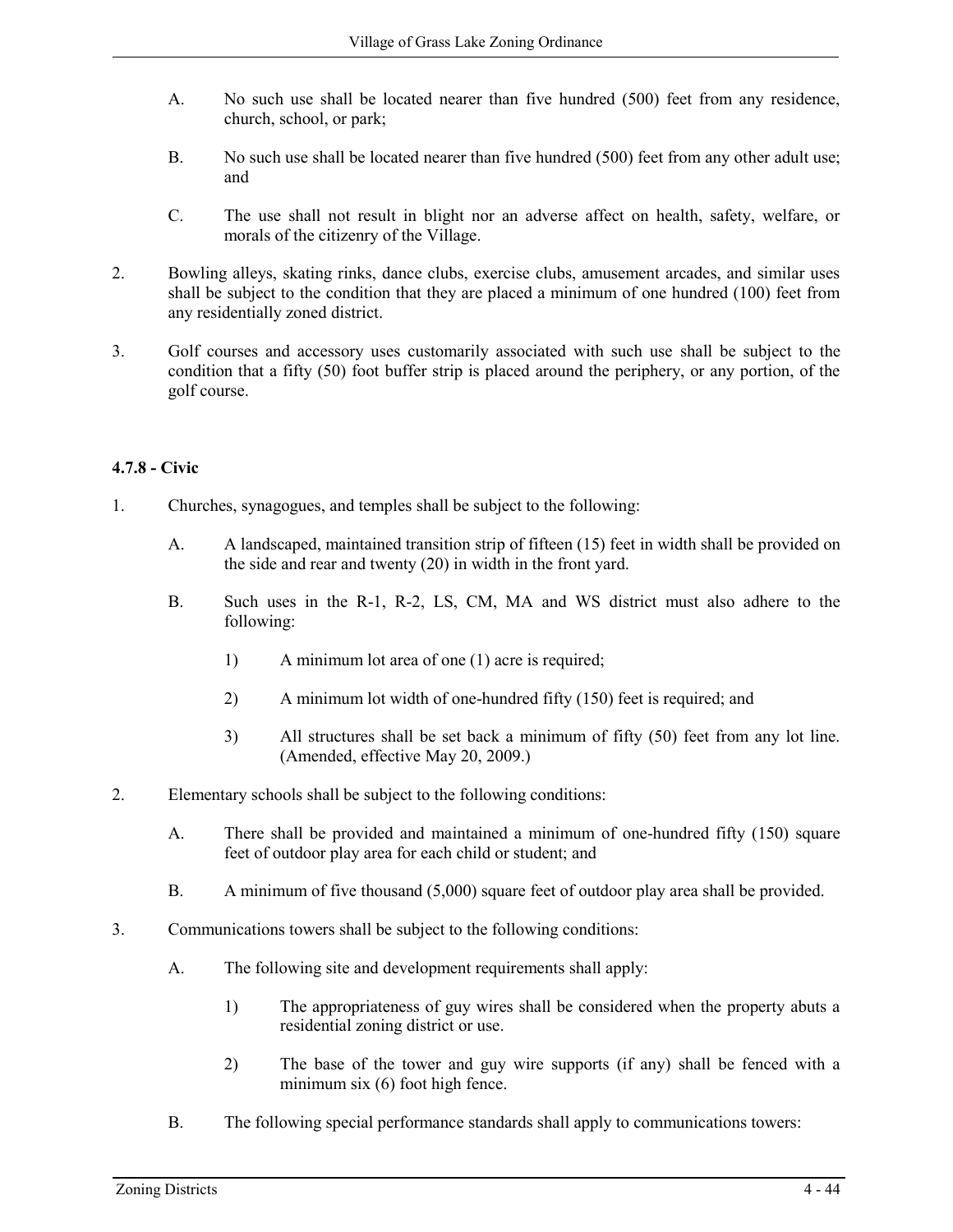- 1) All communications towers must meet the standards of the Federal Communications Commission (FCC) and the Federal Aviation Administration (FAA).
- 2) The plans of the communication tower shall be certified by a registered structural engineer.
- 3) The applicant shall provide verification that the antenna mount and structure have been reviewed and approved by a professional engineer and that the installation is in compliance with all applicable codes.
- 4) The base of the communications tower shall occupy no more than five hundred (500) square feet.
- 5) The height of a communications tower shall not exceed two hundred (200) feet from grade. Towers in excess of one hundred (100) feet in height above grade level shall be prohibited within a two (2) mile radius of a public airport or onehalf  $(\frac{1}{2})$  mile from a helipad.
- 6) A communications towers shall not be artificially lighted except as required by the Federal Aviation Administration. There shall not be displayed advertising or identification of any kind intended to be visible from the ground or other structures, except as required for emergency purposes.
- 7) In no case shall a tower or antenna be located within thirty (30) feet of a property line.
- 8) Communications towers shall be located so that they do not interfere with reception in nearby residential areas and so there is room for vehicles doing maintenance to maneuver on the property owned and/or leased by the applicant.
- 9) All towers shall be equipped with an anti-climbing device to prevent unauthorized access. Metal towers shall be constructed of, or treated with, corrosive-resistant material.
- 10) Communications towers shall be grounded for protection against a direct strike by lightning and shall comply as to electric wiring and connections with applicable local statutes, regulations and standards. In addition, they shall be designed to withstand a uniform wind loading.
- 11) All signals and remote control conductors of low energy extending substantially horizontally above the ground between a tower and a structure, or between towers, shall be at least eight (8) feet above the ground at all points, unless buried underground.
- 12) Accessory structures are limited to uses associated with the operation of the tower, shall not exceed six hundred (600) square feet of gross area, and may not be located within twenty (20) feet of any property line.
- 13) Existing on-site vegetation shall be preserved to the maximum extent practicable.
- 14) There shall be no employees located on the site on a permanent basis to service or maintain the communications tower. Occasional or temporary repair and service activities are excluded from this restriction.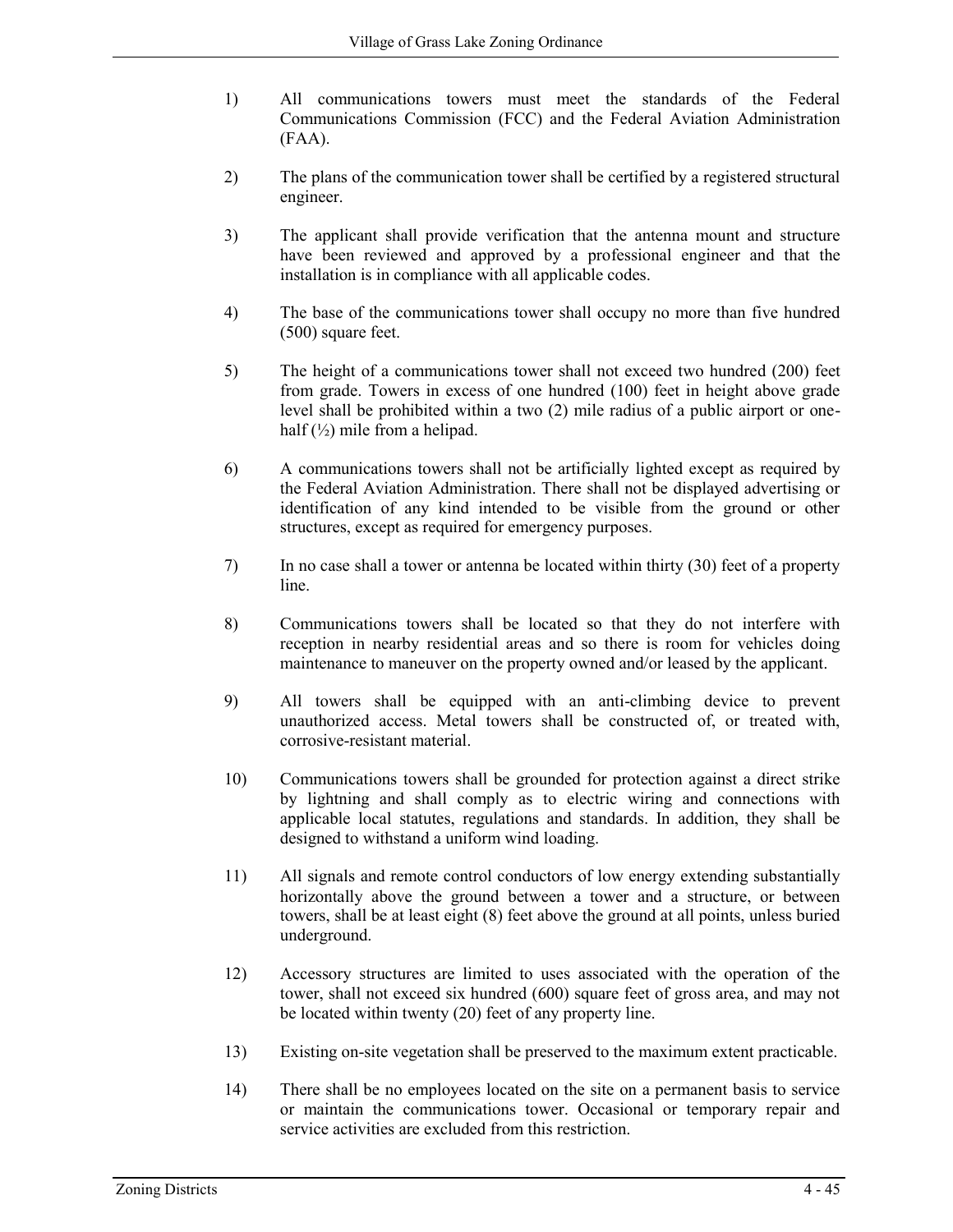- 15) The policy of the community is to minimize the number of communication towers in the Village. Therefore, the Village shall require the collocation of communication towers. Pursuant to this policy, the following standards apply to communication towers:
	- a) All new and modified communication towers shall be designed and constructed so as to accommodate colocation.
	- b) A conditional use permit for the construction and use of a new communications tower shall not be granted unless and until the applicant demonstrates that a feasible collocation is not available for the coverage area and capacity needs.
- C. The following information shall be submitted prior to Village approval to construct a communication tower:
	- 1) Site plan in accordance with Section 5.2.4.
	- 2) A maintenance plan, and any applicable maintenance agreement, shall be presented and approved as part of the site plan for the proposed communications tower. Such plan shall be designed to ensure the long-term, continuous maintenance to a reasonably prudent standard.
	- 3) The application shall include a description of security to be posted at the time of receiving a building permit for the communication tower to ensure removal of the facility when it has been abandoned or is no longer needed. In this regard, the Village Planning Commission shall specify the form of security as approved by the Village attorney and recordable at the office of the County Register of Deeds, establishing a promise of the applicant and owner of the property to remove the facility in a timely manner as required under this section, with the further provision that the applicant and owner shall be responsible for the payment of any costs and attorney fees incurred by the community in securing removal. The security shall be adjusted on an annual basis according to the U.S. Bureau of Labor Statistics' Consumer Price Index annual average for United States cities in the North Central Region of the United States.
	- 4) The name, address and phone number of the person to contact for engineering, maintenance and other notice purposes. This information shall be continuously updated during all times the facility is located within the Village.

#### **4.7.9 - Industrial**

- 1. Automobile wrecking and salvage yards shall be subject to the following conditions:
	- A. No portion of the wrecking and salvage operation may be closer than two hundred (200) feet from any residentially-zoned property;
	- B. The open storage of any industrial equipment, vehicles, and materials including wastes, shall be screened from public view, from a public street by an enclosure consisting of an obscuring wall or fence not less than eight (8) feet in height. Whenever such open storage is adjacent to a residential zone in either a front, side, or rear lot line relationship, whether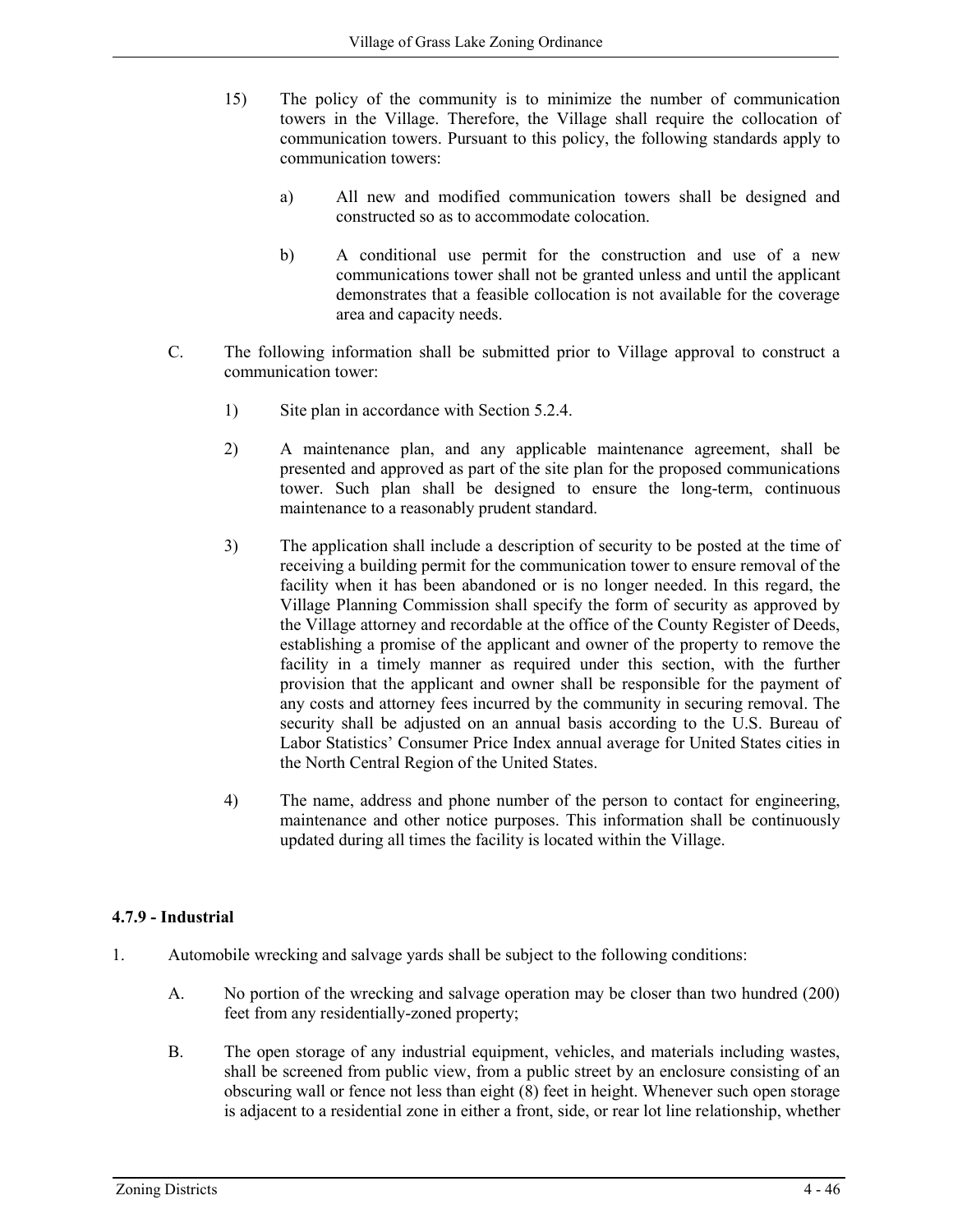immediately abutting or across a right-of-way from such zone, there shall be provided an obscuring masonry wall or obscuring fence of at least eight (8) feet in height;

- C. No vehicles intended for dismantling or storage shall be stored outside of the obscured open storage area for a period greater than one (1) day;
- D. Stacking of vehicles to a height exceeding eight (8) feet is prohibited;
- E. There shall be emission of no noxious, toxic, or corrosive fumes or gases, in such concentrations as to be detrimental to or endanger the public health, safety, comfort, or welfare or cause injury to property or business;
- F. All outdoor storage shall comply with Section 5.6 -- Outdoor Storage of Materials and all other Village ordinances;
- G. All waste including oil, fuel, grease, or any other substances shall be disposed of in a safe and sanitary manner;
- H. No such use shall carry on any operation that would produce heat and glare beyond the boundary line of the industrial district; and
- I. No such use shall use lighting in a manner that produces glare on public highways and/or neighboring property.
- 2. Bulk storage of explosives or flammable liquids shall be subject to the condition that permit for such activity is obtained from the Michigan Department of State Police Fire Marshall's Office.
- 3. Contractor's yards for vehicles, equipment, and materials
	- A. No portion of the wrecking and salvage operation may be closer than two hundred (200) feet from any residentially-zoned property;
	- B. The open storage of any industrial equipment, vehicles, and materials including wastes, shall be screened from public view, from a public street by an enclosure consisting of an obscuring wall or fence not less than eight (8) feet in height. Whenever such storage is adjacent to a residential zone in either a front, rear, or side lot line relationship, whether immediately abutting or across a right-of-way from such zone, there shall be provided an obscuring masonry wall or obscuring fence of at least eight (8) feet in height;
	- C. No vehicle, equipment, or materials may be stored outside of the obscured open storage area for a period to exceed one (1) day; and
	- D. All outdoor storage of materials shall comply with Section 5.6 -- Outdoor Storage of Material and all other Village ordinances.
- 4. Helicopter landing pads
	- A. All such pads shall be located no nearer than two hundred (200) feet from any residential zoning district;
	- B. All requirements of the Federal Aeronautics Administration (FAA) concerning the placement, operation, maintenance, and other requirements of such pads shall be met;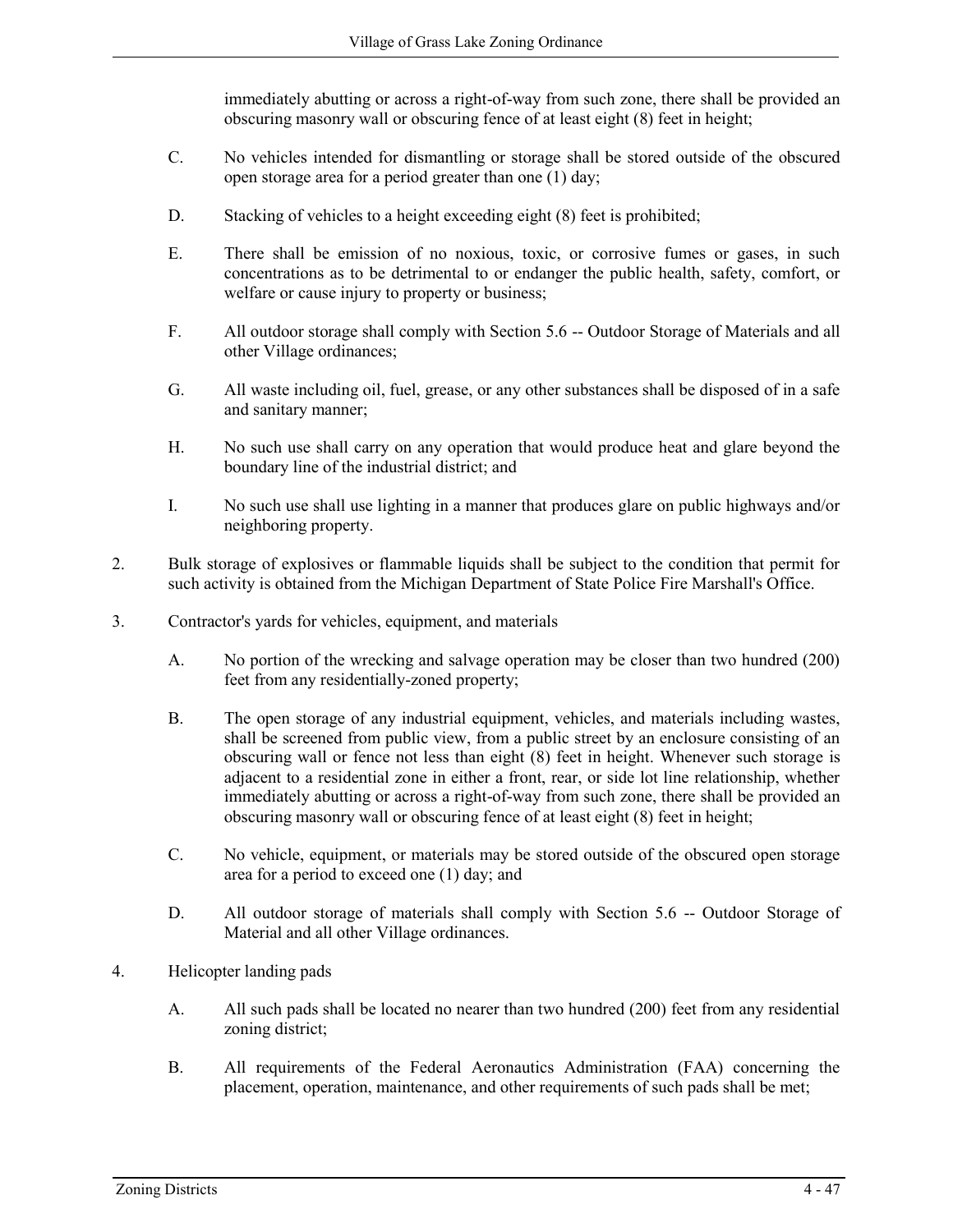- C. The helicopter pad shall be located on the parcel to minimize potential negative effects of noise, air movement, and blowing dust and debris;
- D. Aircraft refueling, repair, maintenance, and storage shall be prohibited; and
- E. Landing and take-off approach to pad shall not be permitted over residential zones.
- 5. Recycling collection centers shall be subject to the following conditions:
	- A. The site is located on a Major Street with a minimum eighty (80) foot public right-ofway;
	- B. The Planning Commission may establish the days and hours of operation;
	- C. No burning, melting, or other reclamation shall be permitted;
	- D. A site plan shall be submitted showing how the sign, lighting, landscaping, and fencing requirements of the zoning ordinance shall be met. The site plan shall also show traffic circulation on the site;
	- E. No materials shall be stored or deposited on the premises in such form or manner that they may be transferred off the premises by natural causes or forces. No storage of materials shall be allowed outside of the semi-trailers, bins, barrels, or other appropriate container;
	- F. The site shall be kept clean and free of litter and debris. Weeds shall be controlled;
	- G. Rodents and other pests shall be controlled; and
	- H. Activity on the site shall be located at least one hundred (100) feet from any residentiallyzoned district.
- 6. Mini-Storage Warehousing shall be subject to the following conditions:
	- A. No building shall exceed sixteen (16) feet in height measured from the ground to the top of a wall.
	- B. No single structure shall exceed five thousand (5,000) square feet in area and each individual unit shall not exceed five hundred (500) square feet in area.
	- C. The minimum setback adjacent to any residential zoning district shall be fifty (50) feet.
	- D. All traffic ingress-egress shall be on a major street.
	- E. Vehicular ingress-egress shall be limited to one point for each side of property abutting any street or lot line.
	- F. Parking shall be provided by parking/driving lanes adjacent to the buildings. These lanes shall be at least twenty (20) feet wide when cubicles open onto one side of the lane only and at least twenty-four (24) feet wide when cubicles open onto both sides of the lanes.
	- G. If an on-site manager is to be provided: 1) two (2) parking spaces shall be provided adjacent to the manager's quarters; 2) one (1) spaces for every two hundred (200) storage cubicles or fraction thereof shall be located adjacent to the project office. A minimum of